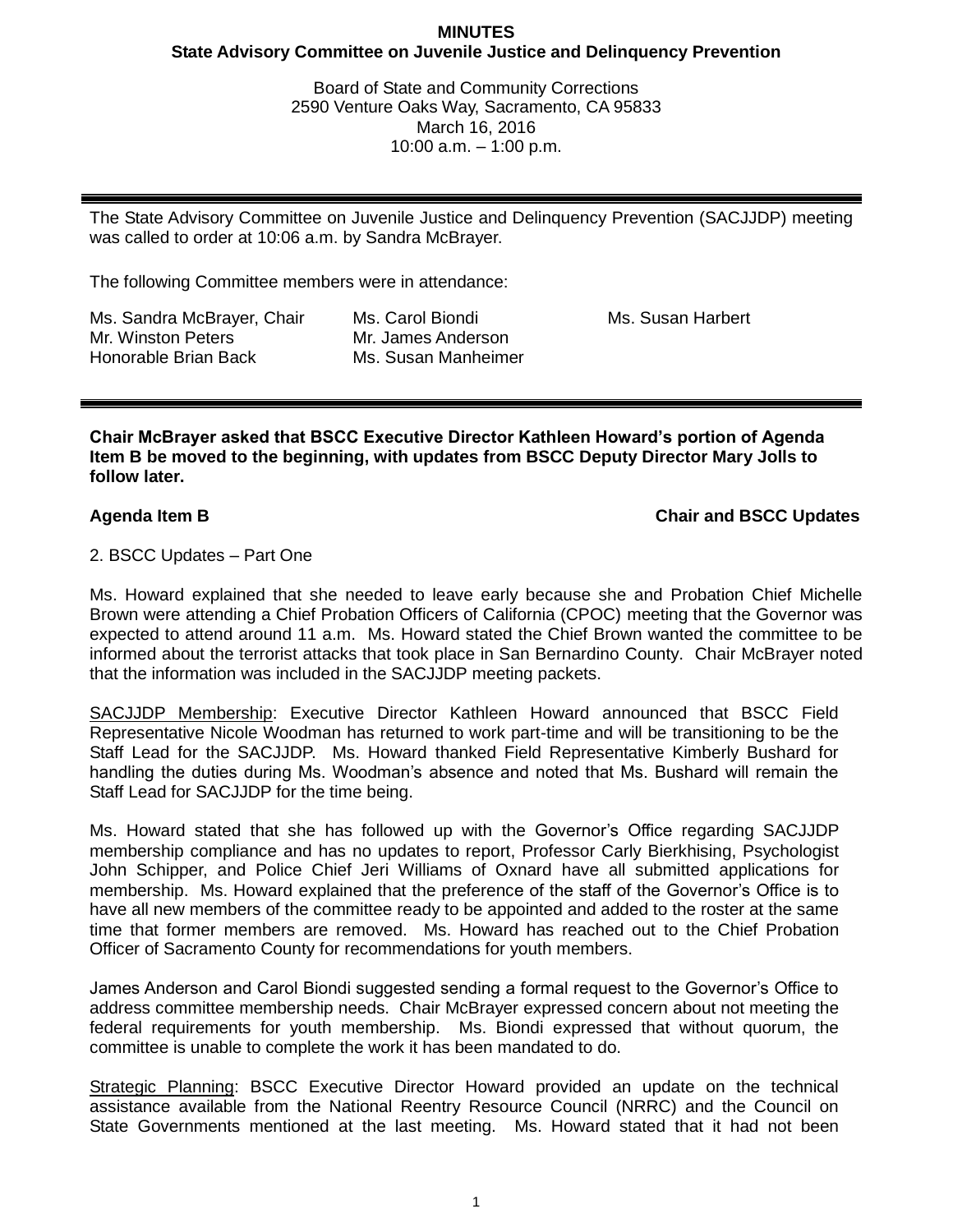possible to conduct all the pre-planning necessary within NRRC's timeline, but stated that two consultants from NRRC will be meeting with Karen Pank of CPOC, BSCC Chair Linda Penner, and herself to begin a discussion around strategic planning for the BSCC in terms of its various committees and roles and perhaps as part of a larger statewide effort. Ms. Howard indicated that SACJJDP members would be involved in future conversations. Chair McBrayer recommended to Executive Director Howard that Judge Back be included in the preliminary strategic planning meeting.

Ms. Howard explained that the BSCC does not want to stand in the way of the SACJJDP making progress on the priorities that have been set and asked to be informed of the Committee's needs in relation to the BSCC to facilitate committee progress. She asked what the anticipated work was in relation to Behavioral Health and if Chair McBrayer had anything to present to the BSCC Board. Chair McBrayer said she would have a conversation with Mary Jolls around staff support needs.

Proposition 47: BSCC Executive Director Kathleen Howard explained that in November 2015, the BSCC appointed co-chairs to the Prop 47 Executive Steering Committee (ESC) and allowed for the submittal of Statements of Interest to apply. Over 120 Statements of Interest were received and the list was narrowed to fifty-four semi-finalists. Ms. Howard stated that a BSCC legal opinion later determined that Government Code 1090 does not allow a non-governmental member of the ESC to receive funds through Prop 47. Chair McBrayer and Carol Biondi expressed concerns about this interpretation of the code being inconsistent with that of other organizations, which allow community members to participate in the development of a Request for Proposal then recuse themselves from the vote if they will be applying for funding. SACJJDP members expressed concern that this will make it more difficult for Community Based Organizations (CBO's), especially those knowledgeable about the juvenile justice system, to serve on ESCs. They also stated that the community voice is critical when designing effective programs and services. Chair McBrayer reminded Ms. Howard that one of the main themes of the town hall meetings across the state has been more community involvement and more community-based services. Executive Director Kathleen Howard expressed the intention to ensure a diverse roster for the ESC in order to build a strong, fair, and balanced committee.

## **Agenda Item A Approval of the SACJJDP Meeting Minutes**

Chair McBrayer stated that the Agenda would be corrected to reflect the last meeting date as February 10, 2016. Chair McBrayer noted that under item E, management had expressed that CPOC had committed to survey counties on use of force, but it was later clarified that CPOC had not begun the data collection and did not yet have a timeline for this project. Chair McBrayer asked that detail be added to the minutes to specify what SACJJDP was requesting and hopes to get back from CPOC. Carol Biondi said she would send the New York State Advisory Group's Strategic Action Plan to committee members. Chair McBrayer also noted that because the SACJJDP is suspending their work on direct files, in light of the Governor's initiative, a third priority area for SACJJDP would be discussed at a future meeting.

SACJJDP Chair McBrayer requested a motion to approve the February 10, 2016 meeting minutes.

*Carol Biondi so moved. Susan Manheimer seconded. None abstained or opposed. Motion approved.*

**Agenda Item B Chair and BSCC Updates**

1. SACJJDP Chair Updates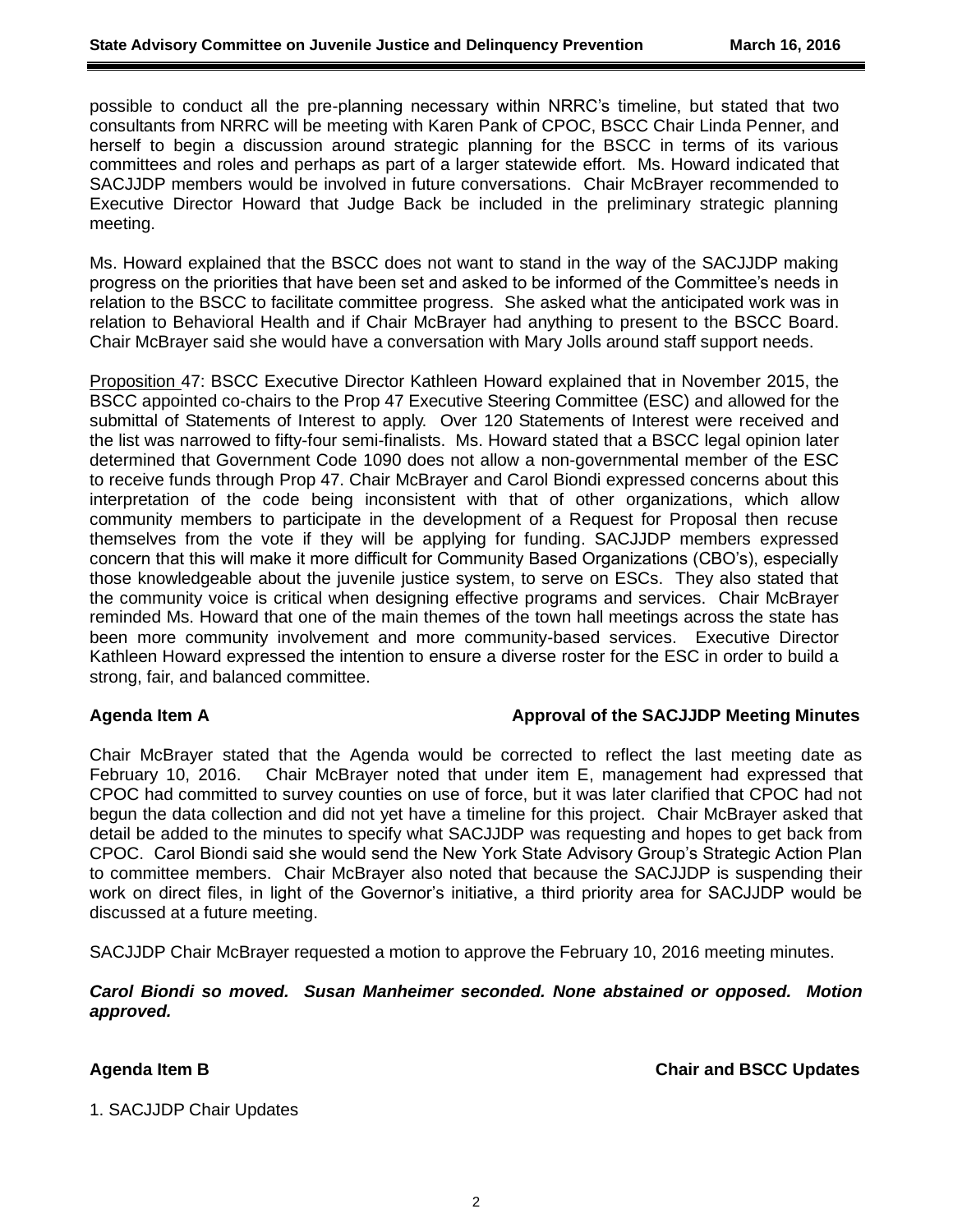The Committee had anticipated receiving the final report for AB 2276 for this meeting; however it has taken longer than expected for the report to move through the authorization process at the Department of Education. April  $1<sup>st</sup>$  is the target date for release of the final report; it will be available at the next meeting. Chair McBrayer stated that AB 2276 states that schools can no longer deny access to youth who have been involved in the juvenile justice system and requires County Offices of Education to enter into Memoranda of Understanding (MOUs) with Probation Departments and Local School Districts to conduct pre-planning and provide youth transferring from juvenile probation, whether in or out of custody, with a seamless transition back into their home school or school of choice.

The Use of Force Workgroup, which consists of members from the SACJJDP and the Juvenile Justice Standing Committee, will convene in April and plans to research national best practices and e4vidence based practices (EBP) on the full range of uses of force through resources such as the Office of Juvenile Justice Delinquency Prevention (OJJDP). The SACJJDP will invite the Chief Probation Officers of California (CPOC) to the next meeting to discuss the Use of Force data collection survey and their timeline for the project.

**Chair McBrayer announced that Agenda Item C would be heard next.**

## **Agenda Item C Dan Macallair – Discussion of his new book,** *After the Doors Were Locked: A History of Youth Corrections in California and the Origins of 21st Century Reform*

A PowerPoint Presentation was given by Daniel Macallair to discuss his recently released book, entitled *After the Doors Were Locked: A History of Youth Corrections in California and the Origins of 21st Century Reform.* Mr. Macallair is Executive Director and Co-Founder of the Center of Juvenile and Criminal Justice and serves on the faculty of the Department of Criminal Justice Studies at San Francisco State University as a Practitioner-in-Residence.

## **Chair McBrayer announced that Colleen Curtin would next present an update from the Juvenile Justice Data Working Group.**

## **Agenda Item B Chair and BSCC Updates**

## 2. BSCC Updates – Part Two

Juvenile Justice Data Working Group (JJDWG): Chair McBrayer stated the W. Hayward Burns Institute had graciously loaned a survey that they had developed, which CPOC then refined, to the JJDWG to assess the information systems used by the counties and determine if there is overlap. Colleen Curtin provided a summary of responses to the second question on the survey, "What juvenile justice information system and version is currently used by Probation? If more than one, please describe accordingly." Forty-eight responses were given for a total of twenty five different systems. There are eight vendors supporting these twenty five systems. Ms. Curtin clarified that some of the systems were internally developed and supported, such as the Juvenile and Adult Management System (JAMS) developed by Riverside County and then used by Humboldt County. Ms. Curtin stated that there was more variation in the survey results than the JJDWG expected. The goal of the workgroup is to find a way to obtain current, accurate data on outcomes from counties through a system that is useful to both the counties and the State. Ms. Curtin reported that most counties said it was not easy for them to use the state's Juvenile Court and Probation Statistical System (JCPSS) and that it required duplication of entry. Chair McBrayer reported that the Department of Education required from the outset that all data systems used at the local level be able to report the necessary information into their state system. Chair McBrayer stated that we are doing the process in reverse and that putting a new statewide juvenile justice data collection system into place would require additional work with counties and dedicated funding to ensure the state and local systems would work together without duplication of effort.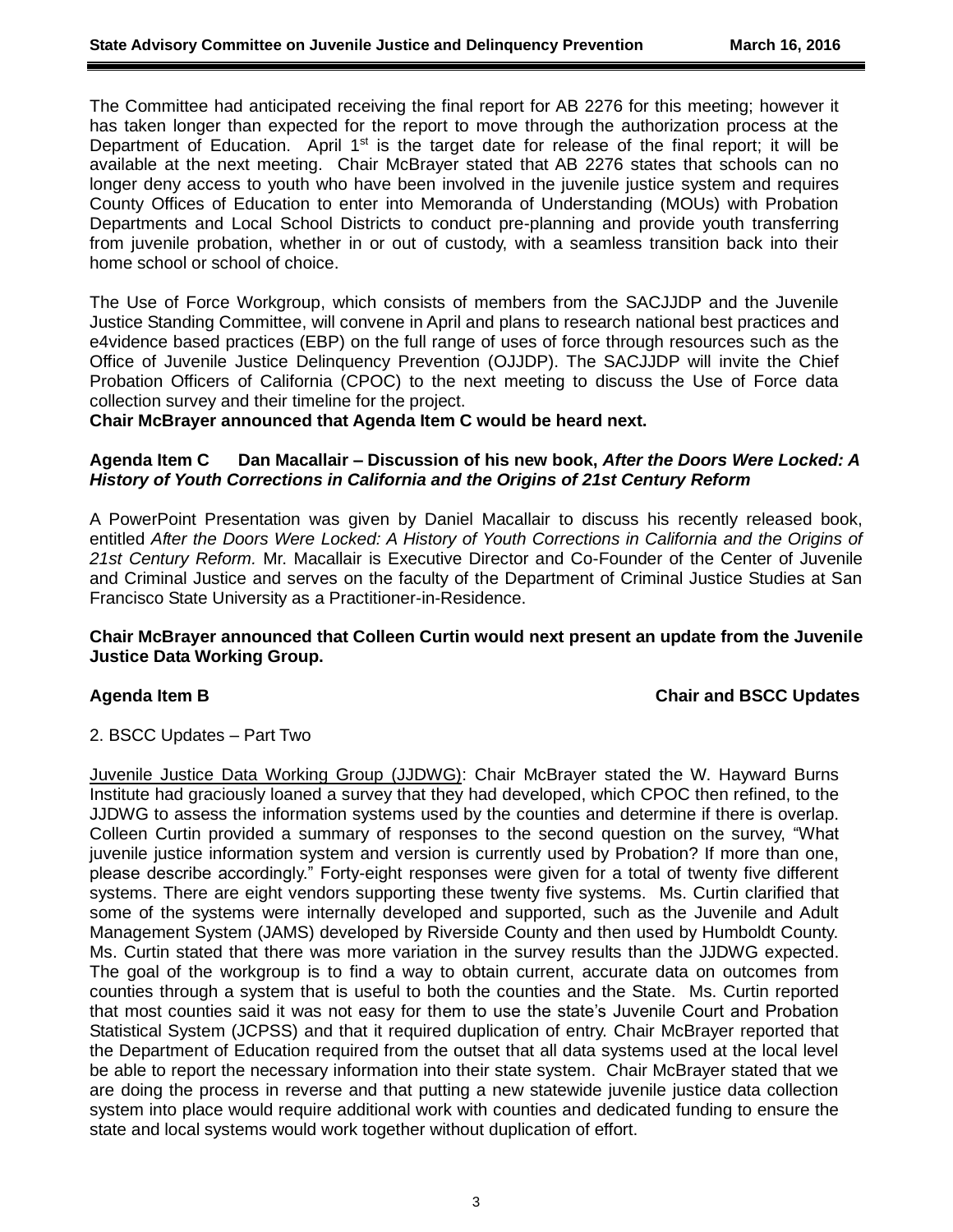## **Chair McBrayer announced that Agenda Item E would be heard next.**

# **Agenda Item E Evidence-based Training Project – Approval to Extend Funding**

Colleen Stoner explained the request for approval to extend additional funding to the current grantees of the Evidence-based Practices Training Project. If approved, it would extend the project until March 1, 2017 and use approximately \$190,000 in unspent Juvenile Accountability Block Grant (JABG) discretionary funds that otherwise will revert to the OJJDP. The funding for the direct allocations will be fully expended as of June 30, 2016, but there is still \$190,000 left over in the discretionary category that is due to expire March 1, 2017 unless an extension is granted. BSCC will be applying for an extension. Discretionary funds cannot be used to supplement the direct allocations. It has been the direction of the Committee that BSCC use discretionary funds to support the SACJJDP's priority focus on EBP. The resulting Evidence-based Training Project, which started May 1, 2015 and will end June 30, 2016, is intended to help fund training for Probation staff and juvenile justice partners or their community stakeholders to increase their skills, competency, and proficiency in implementing effective correctional practices known to reduce recidivism. If an extension is not granted, there would be a maximum of only nine months available for the training. There were no applicants for the Evidence-Based Training Project who did not receive funding. There is not time to create a new ESC or even put out the existing RFP because programs could then not be funded until September and the funding is set to expire in March. Staff is therefore recommending that the SACJJDP approve the request to use remaining JABG discretionary funds to continue to fund current grantees for a second year.

# *Judge Back moved to approve the extension. Susan Harbert seconded. Susan Manheimer abstained. None opposed. Motion approved.*

## **Agenda Item D Legislation**

Chair McBrayer stated that the committee will discuss pending legislation further at the next meeting. She called attention to SB 124, which addresses the reduction of solitary confinement/room confinement/administrative segregation without an adult present. Chair McBrayer also called attention to AB 1730 on human trafficking, which authorizes probation departments to create programs and services related to commercially sexually exploited youth and addresses decriminalization of youth involved in prostitution.

Judge Back stated the Family Juvenile Advisory Committee makes recommendations to the Judicial Council on the sealing of juvenile court records. He stated that since the enactment of Welfare & Institutions Code (WIC) Section 786 (statutes of 2015), the Judicial Council has been charged with creating the rules and forms for the record-sealing process. [http://leginfo.legislature.ca.gov/faces/billCompareClient.xhtml?bill\\_id=201320140SB1038](http://leginfo.legislature.ca.gov/faces/billCompareClient.xhtml?bill_id=201320140SB1038)

## **Agenda Item F Behavioral Health – Discussion of Next Steps**

After discussion of what the responsibilities of a Behavioral Health Workgroup might be, it was decided that the Committee would address the priority area of behavioral health as a whole at this time. SACJJDP will invite John Schipper and Carly Bierkhising to the next meeting to help develop a scope of work regarding behavioral health, which may be assigned to a workgroup at a later date.

Chair McBrayer stated that the SACJJDP is formally requesting staff for the Use of Force Workgroup to help with coordinating meetings and to begin researching information on best practices across the country.